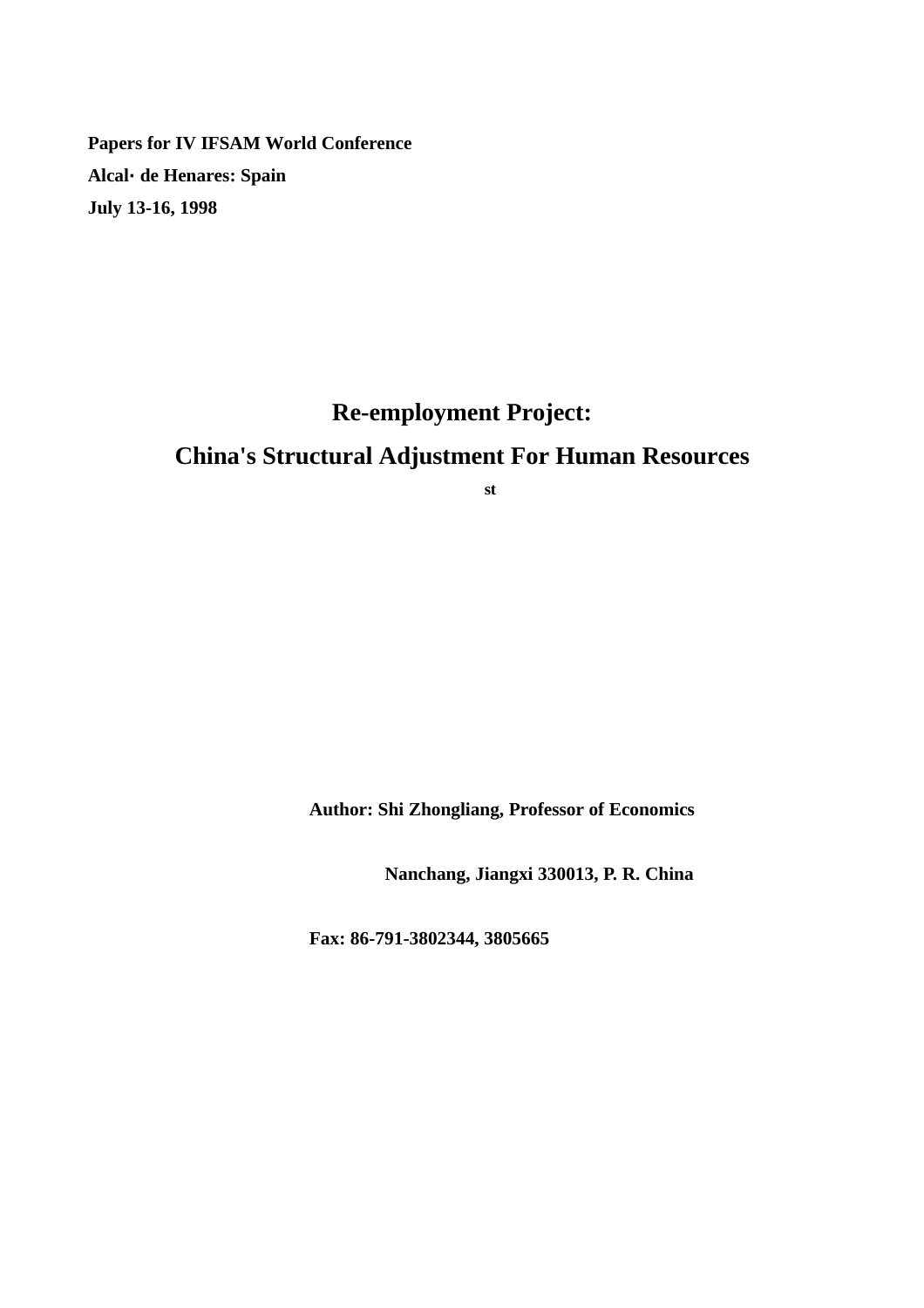## **Re-employment Project: China's Structural Adjustment For Human Resources Facing The 21st Century**

The employment situation in China experiences its structural adjustment with the deepening reform of the state-owned enterprises. A *Re-employment Project* is implemented nationwide as the partnership of the reform, aimed to help the laid-off workers from the state-owned enterprises.

#### **I. The reasons of the increasing pressures on re-employment**

The issues on the employment and re-employment for urban workers are the big difficulties in China's development. The statistics shows that there are 10 million layoffs in 1996. From 1991 to 1996, The average increasing rate of unemployment is 60%. The Department of Labor forecasts that there are 54 million urban labor forces will enter the job market between 1996 to the year 2000. There are, however, only 38 million post are available during the same period. The gap will be 16 million. The unemployment rate could be reached two figures. This will cause the third unemployment peak since 1978. The characteristics of this unemployment will be that the adult unemployment being increased, the layoffs from the state-owned enterprises will take large portions of the unemployment percentage. The layoffs have to find their jobs among different professions.

The reasons of layoffs from the state-owned enterprises are not only the increases of the human resources, but also the structural adjustment of the industries. The main reasons of the pressures of re-employment in China may including the following:

1. **The transformation of the economic structure.** The industrial restructures will urge the workers to switch to newly developing industries from the traditional industries.

Historically, Chinese traditional industries such as textile, metallurgical, machinery, and construction materials industries drew on most the urban labor forces. Moreover, The modernization of the traditional industries with the help of new technologies, the productivity will be increased tremendously, and gradually decrease the demand for human labor forces. Also, with the restructures of economics, many newly developed industries sprang up. These will definitely urge that the labor forces transferring to newly developed industries from the traditional industries.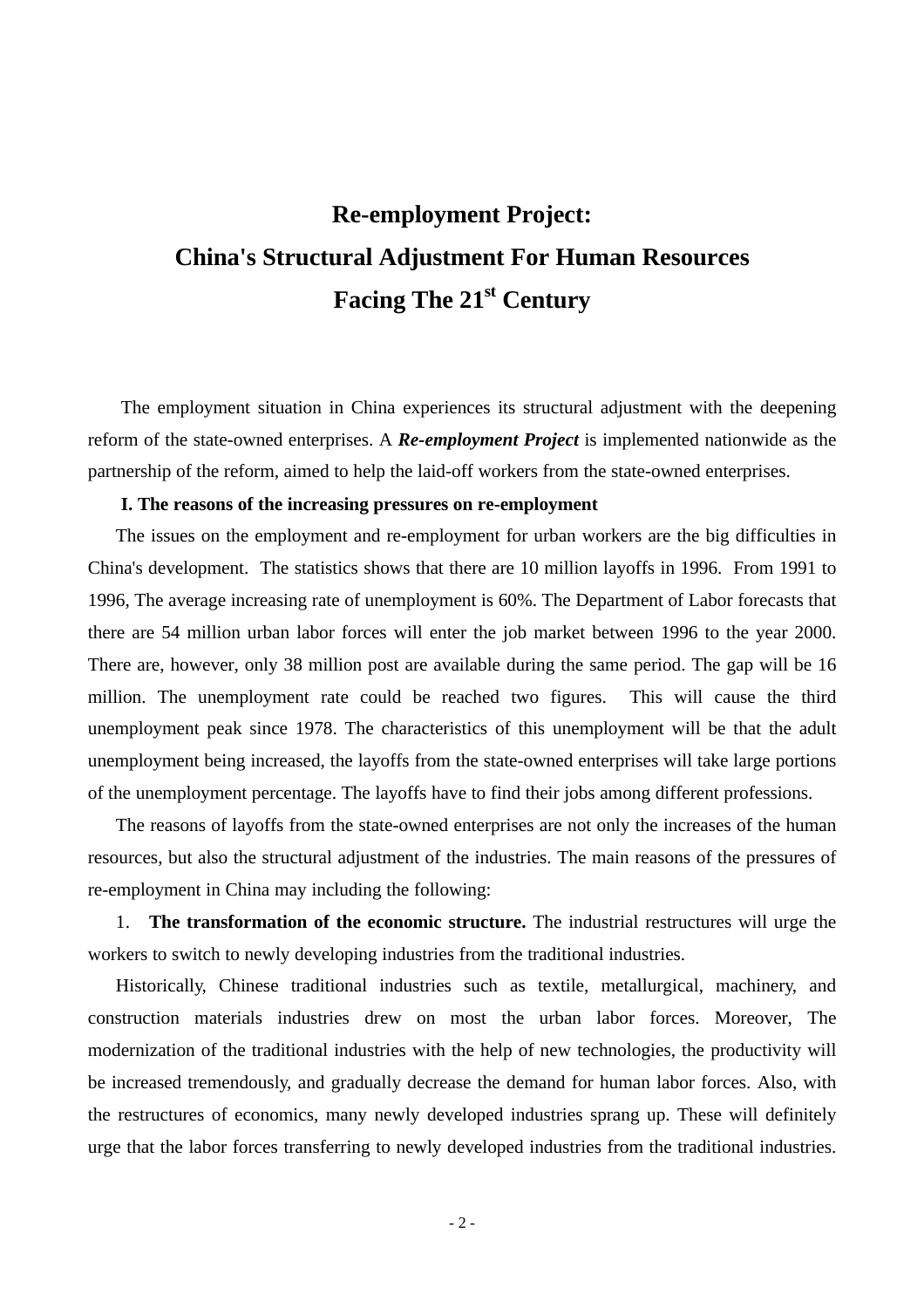For instances, The spindle will be reduced by 10 million within three years starting from 1998, this means that 120,000 textile workers will be laid off and need to be re-employed in other professions.

#### **2. The enterprises stop production or bankruptcy caused the layoff.**

Repeat build factories at low-level are the features and disadvantages under the planning system. This situation has not been changed evidently since the country adopted the "Opening policy". The production capacities are surplus in some industries. The total supplies of products are exceeding the demand of the market. Those enterprises whose products are not accommodated the market with poor efficiency will retreat from the increasingly fierce market. They have to cut off the production capacities, or even stop production, or go to bankruptcy, and cause the workers out of work.

**3. The state-owned enterprises will deepen their reform, transform their operation mechanism, so that the enterprises will produce unneeded surplus workers.**

Under the planning system, Chinese state-owned enterprises adopted the employment policy of "Five people share Three's workload" at cost of sacrificing the productivity. This policy helped allocate the labor forces, but caused the low efficiency in the enterprises. To enhance the competition abilities in the market economic with the constantly economic reform, the enterprises will change their operation mechanism, lay off unneeded workers to improve the efficiency. Those workers who are laid off need to be re-employed. In 1997, The layoffs in Beijing reached to 170,000, it is expected that this figures will be 180,000 in 1998.

## **4. The increased demand for jobs in urban areas puts more pressures on re-employment project.**

Although China has achieved great success in birth control during recent decades, There are still 10 million new labor forces need to find a job every year between 1996-2000 because of the tremendous population

## **5. The surplus labors from countries to seek a job in urban areas put more pressures on the employment of urban areas.**

 $\sqrt{\phantom{a}}$  initiated its economics reform in countries. The reform in countries greatly exerts farmer's enthusiasm. The agricultural productivity is increased significantly. Meanwhile, The reform promoted the restructures of agriculture, the non-agricultural industries developed. The surplus labor forces left from agriculture, or even left their homeland and try to find a job in urban areas and engender so called " Farmer-Workers Wave". The floating labor forces from countries are estimated over 35 million by now. There are at least 2 million farmer-workers in each big city like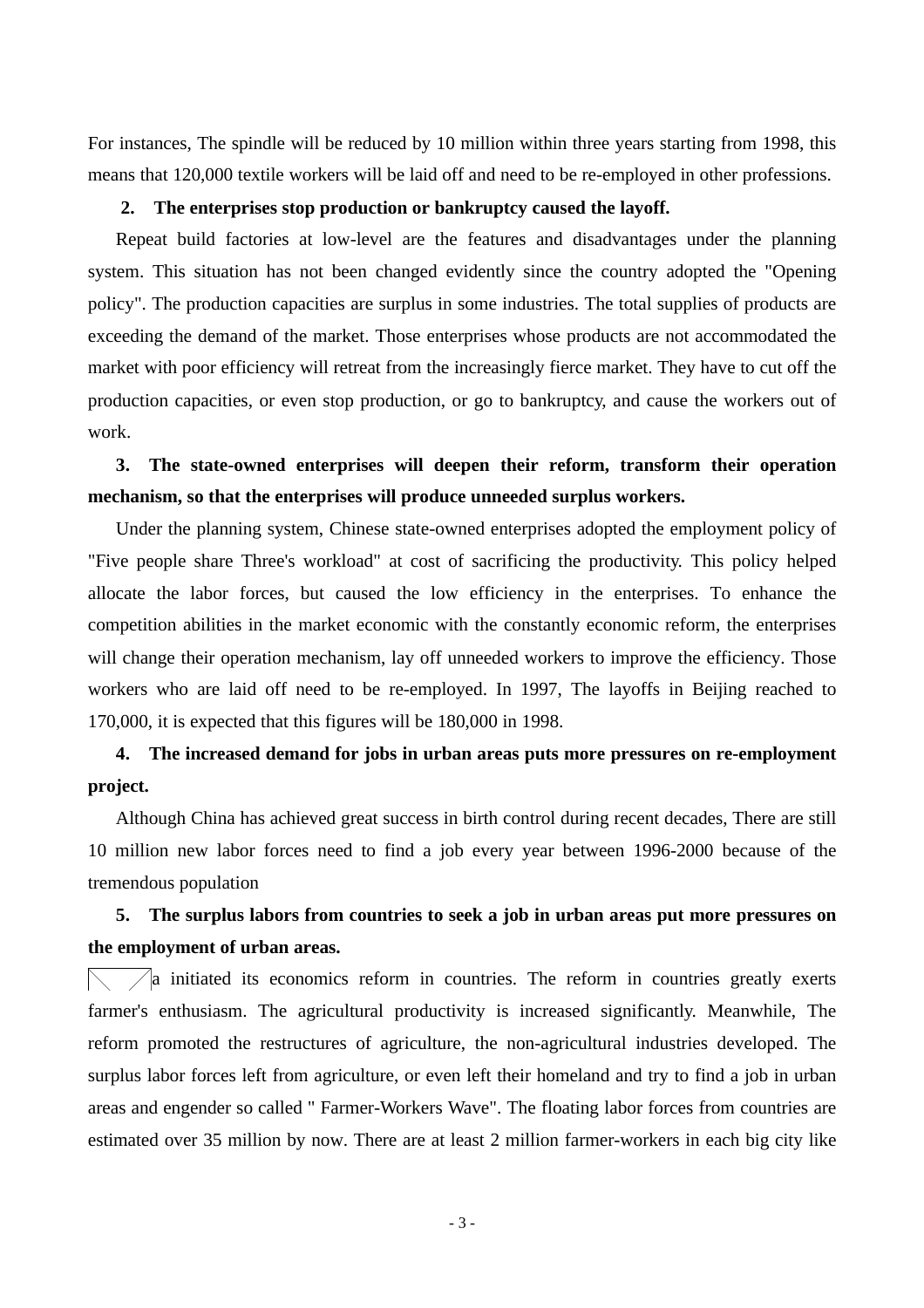Beijing, Shanghai, Guangzhou and Shenzhen.

We should acknowledge that the re-employment for those workers who are laid-off in different professions are unavoidable under the transition from planing economy system to market system. This is also the result of the new technology revolution. It is can be considered advancement and positive with this aspect. As an important production factor and social resources, the labor forces will be dominated and regulated by the law of value. Under the socialist market economy, the necessary flow of labor forces is the important factor to guarantee the vigor and efficiency of enterprises. It will improve workers' survival abilities. It is a direction that the flow of labor forces from traditional industries to newly developed industries, from countries to urban areas, from primary and secondary industry to tertiary industries. The flows of labor forces also conform to the trend of urbanization and industrialization in developing countries. This structural adjustment will favor the rational allocation of human resources and optimization of the economic structures. Thus, the phenomenon of layoff in China now is inevitable under the market economy, which will last for a long time. It is a representation of social and economics advancement. We should not be surprised by this phenomenon. What we should concentrate on now is help those layoffs re-employed as early as possible, and protect their rights of work.

#### **II. The implantation of China's Re-employment Project**

To protect the workers' right of work and handle the re-employment issue properly, Chinese government will implement the Re-employment Project relying on all potencies. This project will cover the following issues:

### **The state-owned enterprises should explore the possibilities to reassign their employee within their own enterprises**.

Many state-owned enterprises launch tertiary industries such as community services, commercial business with unemployment insurance fund and their idle workshop or land to reassign some of their layoffs. All kinds of job services agency such as re-employment consultant, job training, career instruction in many state-owned enterprises have been established to help workers who are laid off to find a new career. Benxi Iron & Steal Company in Liaoning Province has reassign 15,000 layoffs inside the company, which takes up to 80 percent of the total layoffs of this company.

## **2. All kinds of service agencies will be established to provide the necessary assistance to layoffs.**

The government's labor force administrations in all level play an important role in the re-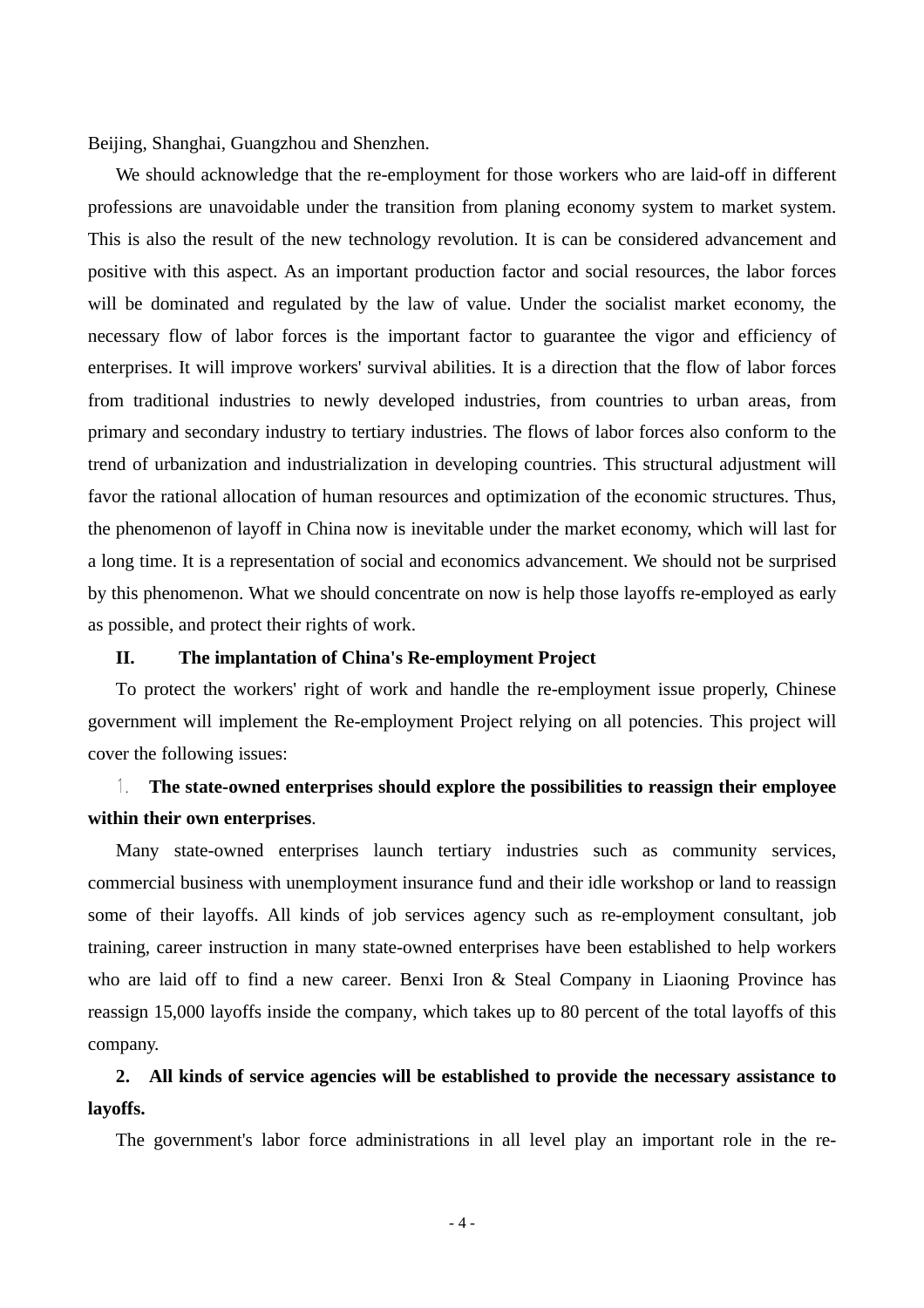employment project. They provided different kinds of assistance to the layoffs, including career advice, job training, employment instruction. This will help form the employment mechanism in the market economic system and promote the rational allocation and flow of labor forces. In Jiangxi Province, 2000 labor exchange agencies was established and 210,000 layoffs have found their new job. 116 job training center was setup and 160,000 workers have been trained with new skills.

#### **3. Develop the tertiary industries to re-employ the workers who are laid-off.**

Comparing with the developed countries, The output of China's tertiary industries takes small percentage in the GNP, it is still need to be explored and can employ many layoffs. The tertiary industries is an important channel to absorb the layoffs since it need less investment and can easily employ more workers with all levels. Beijing has employed 100,000 in tertiary industries in 1997.

## **4. Develop the non-public sector economy to draw on the laid-off workers from the stateowned enterprises.**

Non-public is the important portion in Chinese socialist market economy. It will take a very important role in the diversity of the peoples' need, increasing the employment and promote the development. Between 1991 to 1995, The non-public sector in urban areas employed more 13,858,000 new employees, it occupies the 40 percent of the total employment, most of them are the layoffs from the state-owned enterprises.

#### **5. Encourage the laid-off workers and unemployed to self-employed.**

Chinese government encourages the layoffs and unemployed to update their employment concepts, that is to encourage the unemployed not waiting, relying on themselves and seek job by themselves. The government encourages them to form the private enterprises or family business with their own capital, technology and labor. The government will formulate the favorable policies such as issuing licenses preferentially, provide the work field and loan to support those layoffs and unemployed.

## **6. Strengthen the macro-control and management on the external job seekers in big cities.**

There are 35 million surplus labor forces from countries working in urban areas, and this makes more burdens on the re-employment. Thus some big cities like Beijing, Shanghai and Guangzhou is intensifying the macro control on the external job seekers, and urge them to switch to small towns. For those posts that the local workers can be hired, the external job seekers will be restricted. 50,000 posts have been assigned to the local layoffs in Beijing In 1997. An important way out for the surplus labor forces in countries is to develop the small towns and encourage farmers to run